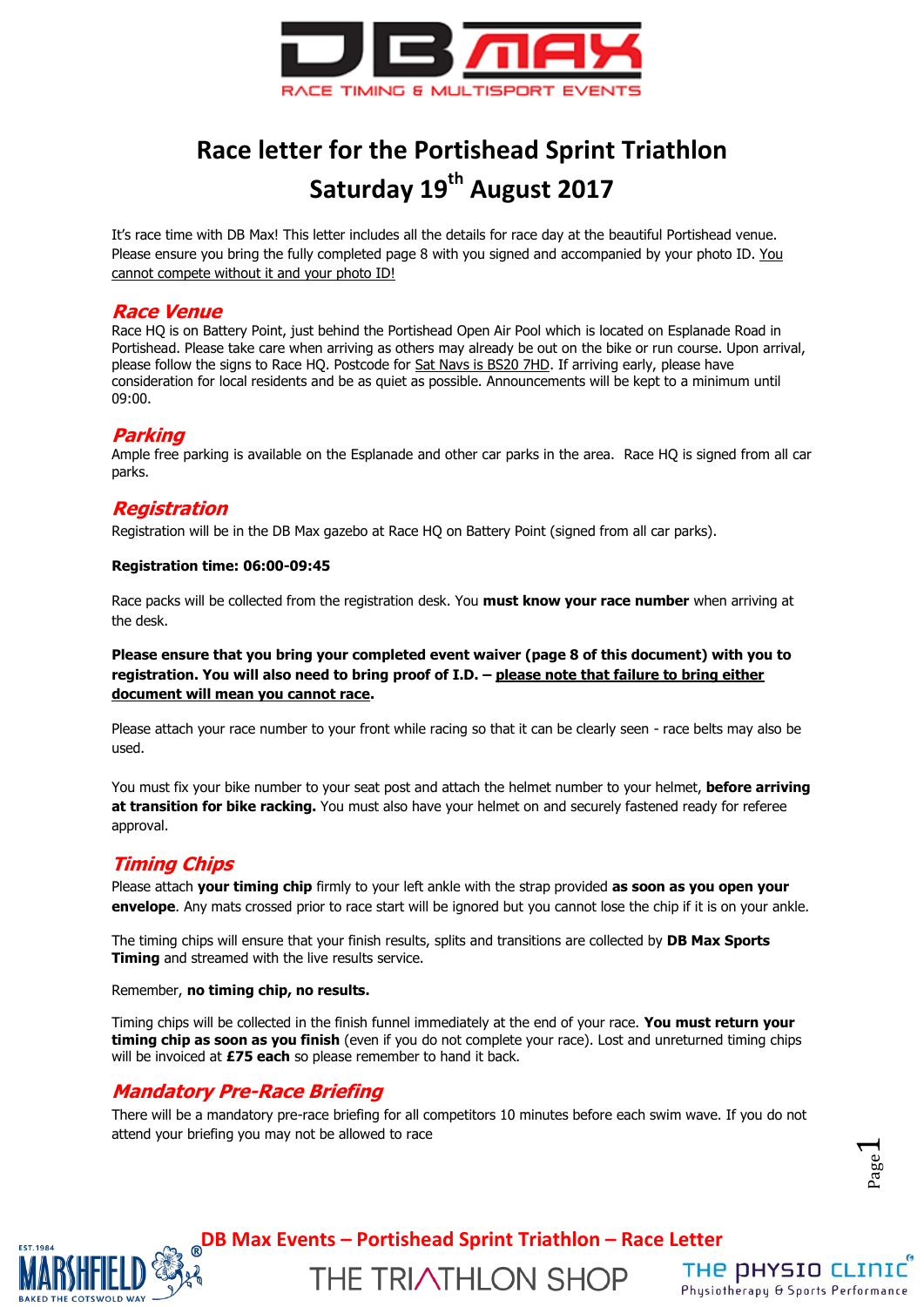

#### **Start Times**

Wave starts from 07:10. Faster swimmers go off first, followed by the slowest swimmers in the early waves and then getting quicker again. Please see the **[start list here](http://dbmaxresults.co.uk/results.aspx?CId=16421&RId=4119)** for your allocated start time.

### **Transition Area**

Please ensure that when you arrive at transition to rack your bike, **your bike and helmet are clearly numbered and your helmet is on your head and firmly fastened.**

Your bike must be racked in the space corresponding to your official race number. When racking your bike, please show consideration for other competitors, especially if there is racing in progress. There is no cycling allowed in the transition area at any time. Please be set up in transition **at least 30 minutes** prior to your race start. After racing, you will only be able to collect your bike from transition if you have your bib number. Please familiarise yourself with transition before racing. A map of the transition layout is below.



### **Swim**

The swim takes place in the 33metre outdoor pool (lido). Please be aware that it is a short walk from transition to the race start (it will be signed). Please bring your race envelope with you to poolside as this shows your start time, lane and position as well as the colour of the swim hat that you will be wearing (swim hats are issued on poolside). Swimmers start at 10 second intervals and you will swim 12 lengths. It is your responsibility to count your own lengths, although there are lane counters who will assist you.

### **Bike Route**

Competitors will start from transition on Battery Point and head on to Esplanade Rd. Please take care whilst running to the mount line and get on your bike as directed by the marshals. Once out on the route please be advised that you are riding on open roads with traffic and you will need to follow the laws of the road at all times. There are also a number of speed bumps at the beginning and end of the route so please take care going over these. There are also two compulsory foot down and stop junctions on the route. Foot-down and stop means you must come to a complete stop before turning. The junction will be signposted and marshalled. A map of the location is below.





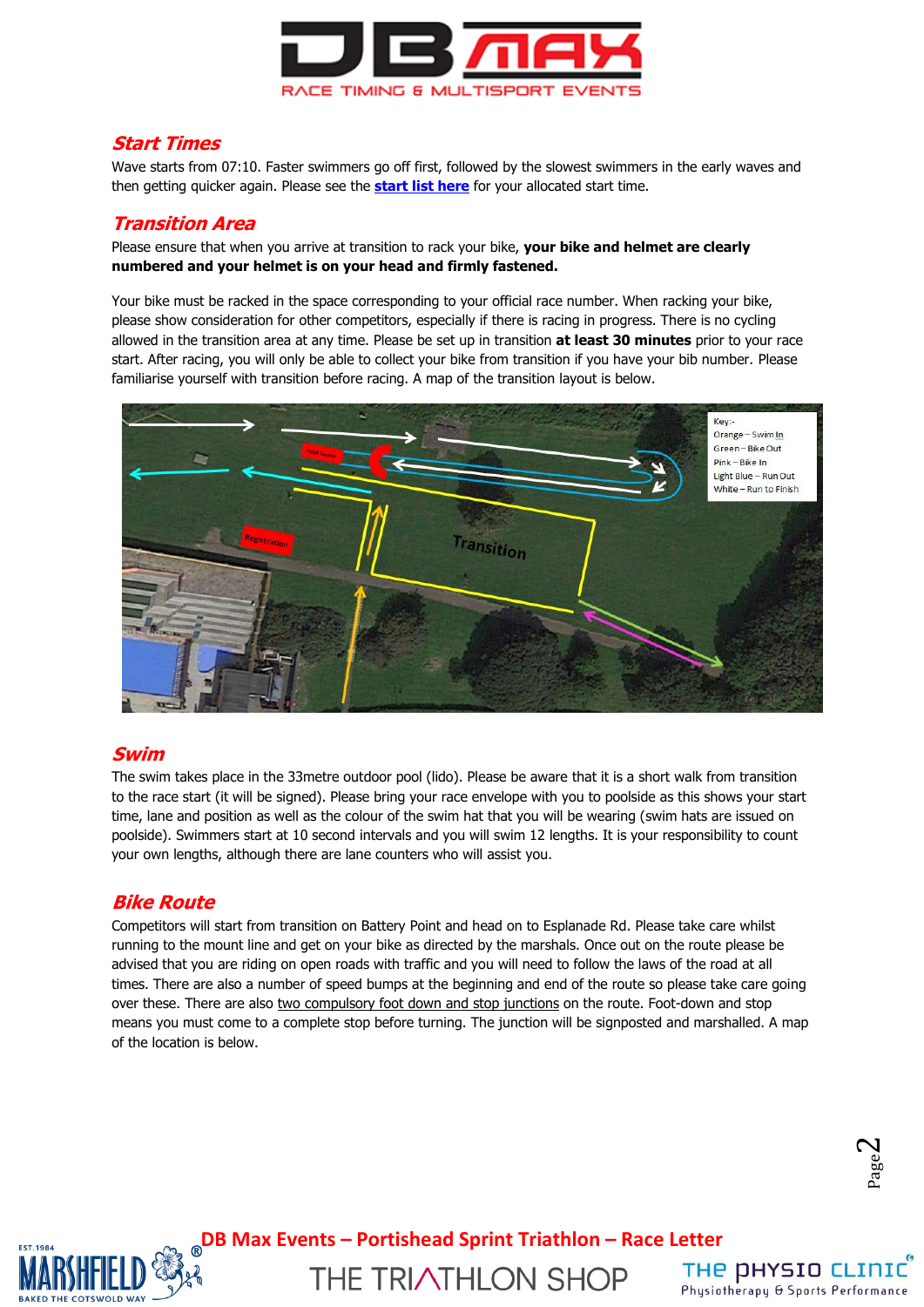



A map of the bike route is below. It can also be viewed in full online by clicking on the map below.



Page  $\infty$ 



**DB Max Events – Portishead Sprint Triathlon – Race Letter**

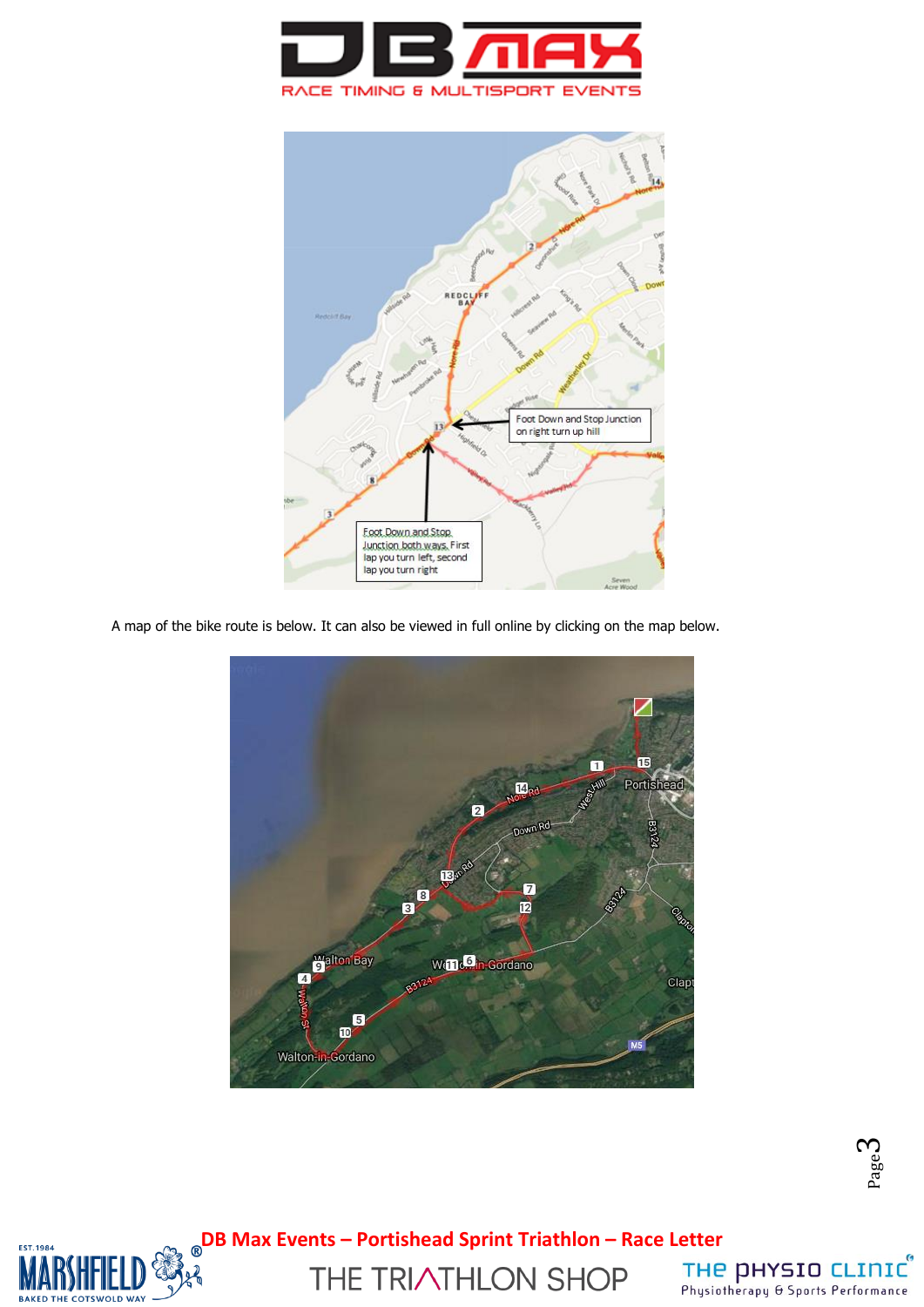

# **Bike Route Rules**

There are certain rules you must follow when on the bike route.

- You must not draft during the event (see diagram and rules on drafting below).
- Helmets MUST be worn at all times whilst you are in contact with your bike, including in transition.
- Your transition area must be kept tidy at all times and you must rack in the area allocated to you.
- At no time are you allowed to drop litter.

# **Run Route**

The run route is 1 lap and takes in some of the most picturesque parts of the local area. You start from transition and head down along the Esplanade. Please be aware you have to run down steps to get on to the Esplanade so take care going down these, especially if it is wet. The run then leaves the Esplanade and heads on to the coastal path. This is an off-road section of the course so keep an eye out for uneven ground or other hazards. On your return to the finish, run up the steps off the Esplanade (again please take care) and on to Battery Point. Finally, badgers are known to dig holes on Battery Point so please watch your footing if there are holes present. There is a water station at 1k and 4k.

A map of the run route is below. It can also be viewed in full online by clicking on the map below.



### **Presentations and Awards**

Presentations will take place shortly after the last finisher has completed the race in front of the **DB Max** registration gazebo. This will be at approx. 11:30. Awards will be presented as follows:

Overall – M & F:  $1^{st}$ ,  $2^{nd}$  &  $3^{rd}$ Junior – M & F:  $1^{\text{st}}$ Vet – M & F:  $1^{st}$  &  $2^{nd}$ SupVet – M & F:  $1<sup>st</sup>$  &  $2<sup>nd</sup>$ SupVet60 – M:  $1<sup>st</sup>$ 



**DB Max Events – Portishead Sprint Triathlon – Race Letter**



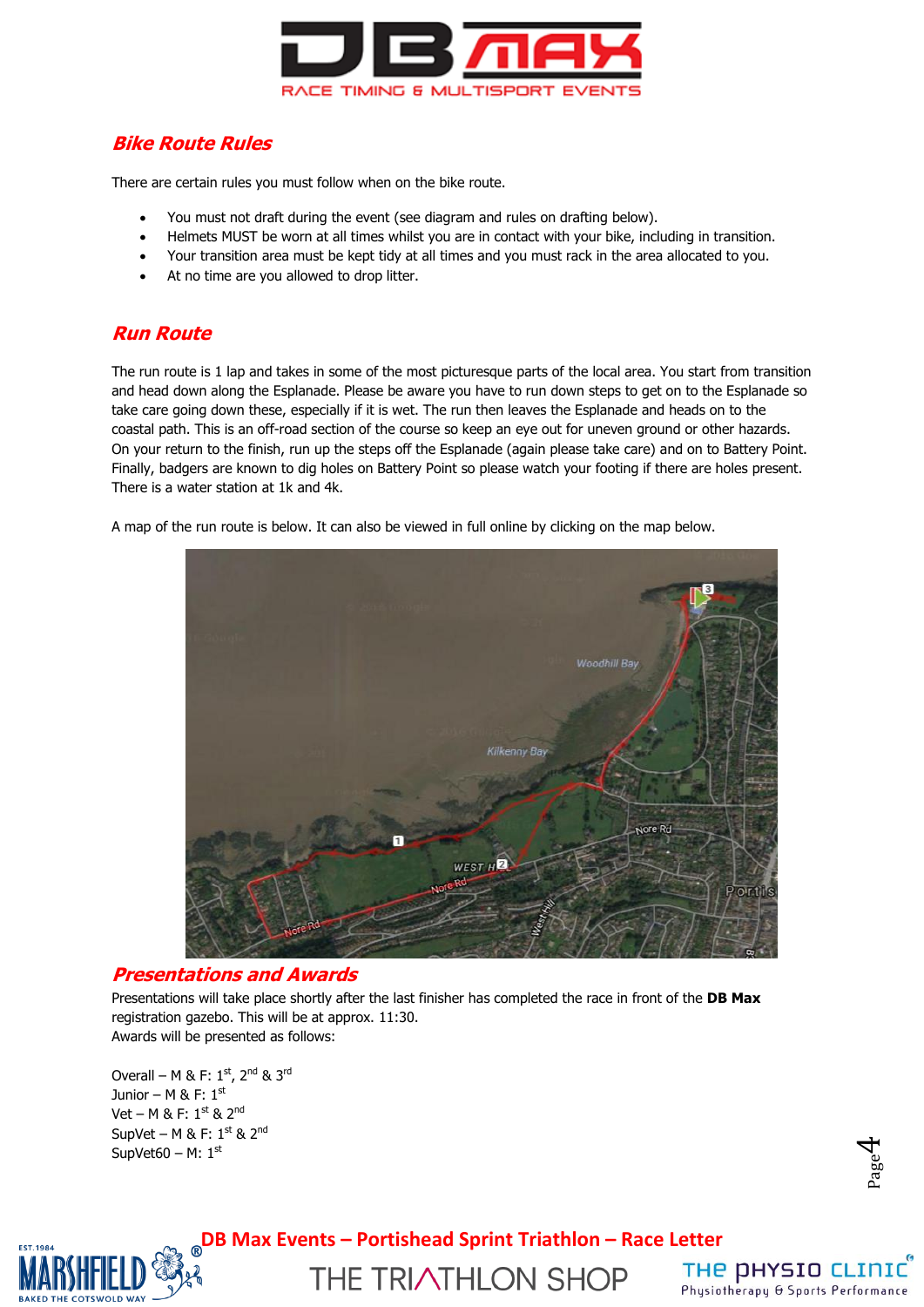

# **Sponsors**

We would like to thank our sponsor **Marshfield Bakery** who are providing all the nutrition for today's race as well as throughout the DB Max race season. For more information on **Marshfield Bakery** products, please click [HERE.](http://www.marshfieldbakery.co.uk/) We would also like to thank our massage partner **The Physio Clinic**.

# **IPods and MP3 Players**

Competitors are **NOT** permitted to wear iPods or MP3 players at any time.

# **DB Max Sports Timing**

**DB Max Sports Timing** will be producing the race results including splits and laps. You can follow the results live on the day at [dbmaxresults.co.uk](http://dbmaxresults.co.uk/results.aspx?CId=16421&RId=2116) and on also via our smart phone results service available at the same link.

### **Pre and Post Race Massage**

Massage will be available from the **[Physio Clinic, Bristol](http://www.thephysioclinicbristol.co.uk/)** in the gazebo at race finish at a cost of £5 for 10 minutes.

### **Refreshments**

Shaun Hunt from Cafe2U will be on site serving barista coffee, teas, cold drinks along with bacon rolls, sausage rolls and other snacks.

### **Toilets and Showers**

Toilets and showers will be available for all competitors at the Lido as well as a number of portable toilets near transition.

# **Marshals**

As with all DB Max races we could not hold the event without the help of all the marshals. Please thank them where possible. If you have any family or friends attending with you, why not ask them to get involved. In return we will keep them fed and watered and they will also receive a free entry to a future DB Max event. If you are interested in helping out please email [james@dbmax.co.uk,](mailto:james@dbmax.co.uk)

**Finally, thank you for your race entry and good luck with your final race preparations. We look forward to seeing you at Portishead on race day!**

**\_\_\_\_\_\_\_\_\_\_\_\_\_\_\_\_\_\_\_\_\_\_\_\_\_\_\_\_\_\_\_\_\_\_\_\_\_\_\_\_\_**





**DB Max Events – Portishead Sprint Triathlon – Race Letter**

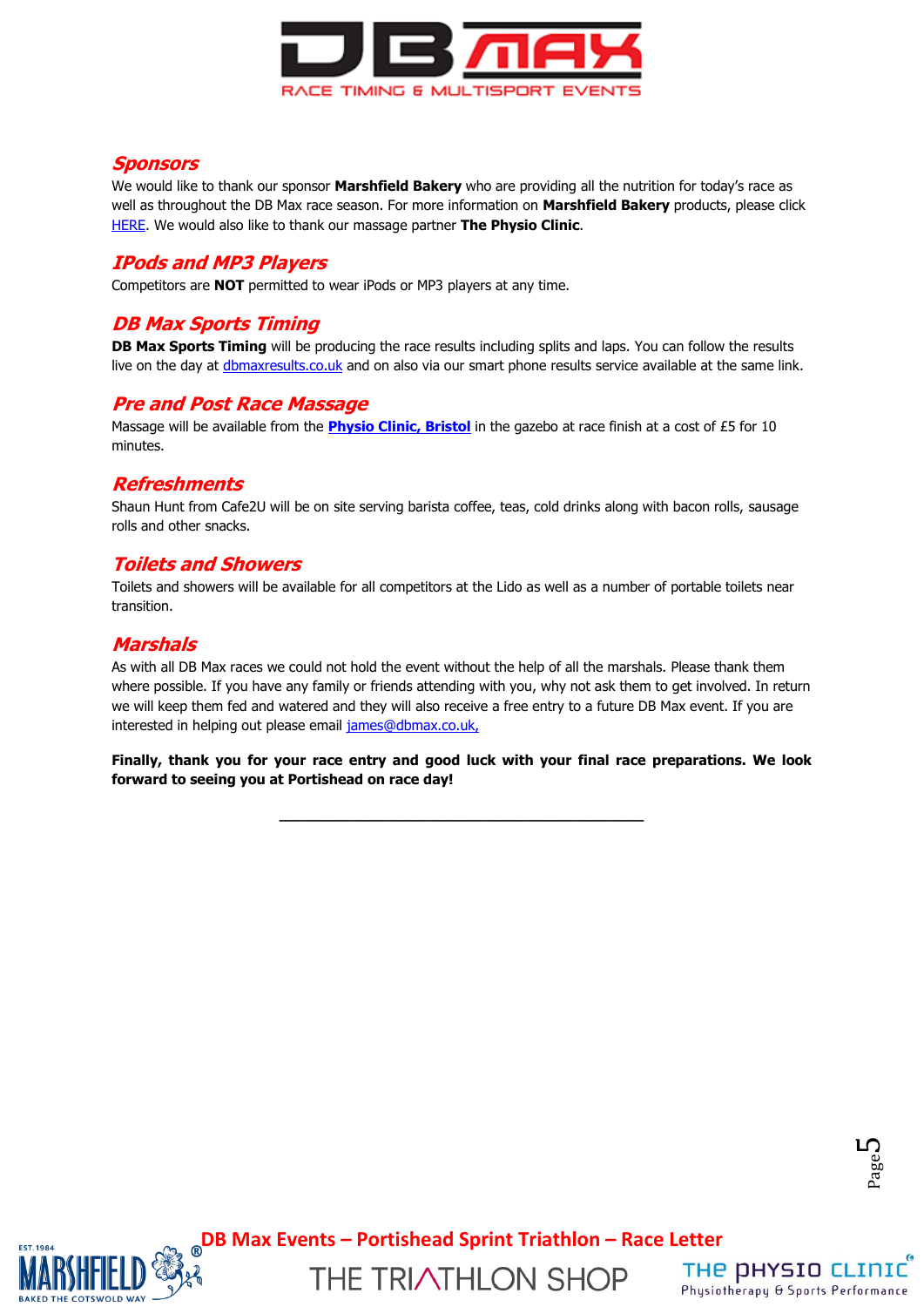

# **A word from our referees, Mike Newman and John Milkins…**

## **Do you know the rules?**

I have listed some general rules to help you when competing in a DB Max triathlon. Please remember them as you may be penalised, or even disqualified if you don't observe the rules.

This document aims to acquaint you with the most widely broken rules, so you never have to see or hear from a referee and to hopefully make your race a safe and enjoyable one.

If you have any questions please do not hesitate to speak to our referee at the race.

# **General Rules and Race Conduct…**

- It is your responsibility as a competitor to know **all** the rules. As in most walks of life, ignorance is no defence.
- It is your responsibility as a competitor to know and correctly complete the full course of the event.
- Foul and abusive language is not permitted and any failure to obey a marshal, the police or a referee will lead to disqualification.
- Marshals are often volunteers, who help the event team with the running of the DB Max events. Please respect them and where possible, thank them for their efforts.
- No outside assistance is allowed at any time during your race.
- Please do not use iPods, mobile phones or any other device that may impair your hearing or concentration anywhere on the course (including transition), as this will lead to disqualification.
- When racing, you need to be aware of other competitors and the general public, both on foot and in vehicles.
- You **must** wear a safety helmet on the bike leg that is of ANSI Z90.4, SNELL B90, EN 1078 or equivalent. A CE mark is **not** an approved standard. The strap to your helmet must also be snug in its fitting and not altered in any way (definitely not elastic). Helmets will be checked when racking your bike.
- Any fittings on your bike (computers, mountain bike handlebar extensions, etc.) must be positioned so as to prevent injury in the event of a crash. All handlebars and tribars must be plugged. **This will be checked when racking your bike and you will not be allowed to race if your bike does not meet the required standards.**
- Nudity is not allowed. Competitors must keep their chest covered at all times on the cycle and the run, no matter how hot it is.
- Bikes **must** be racked on the racking provided using either the seat post, handlebars or brake levers. Bikes must not be racked anywhere else and anybody not racking in this way will be disqualified.
- Remember to place your equipment down, as thrown equipment may interfere with other athletes and lead to a penalty.
- You are not permitted to bring boxes or large bags in to transition, only a small rucksack (or similar) are permitted. If you do bring anything like this with you it will be removed.
- Competitors are not allowed to mark their position in transition with any special device, or flag etc., and must be careful not to interfere with any equipment of other athletes, either deliberately or accidentally.
- At DB Max races competitors must not remove their bike from the rack until their helmet is fastened. They must not unfasten their helmet until their bike is back in the rack.
- Race numbers must be worn and must be clearly visible at all times. They must not be altered or mutilated in any way as this will incur a penalty.
- Relays Helmets must not be worn in relay exchange zones, instead they must remain on the bike before and after relay tagging.
- You must not mount your bike until advised to do so at the bike mount/dismount line outside of transition. There must be no cycling in transition.
- Personal video recording devices are not permitted.
- Littering is not permitted at any time. If litter is dropped accidentally you must pick it up.





**DB Max Events – Portishead Sprint Triathlon – Race Letter**

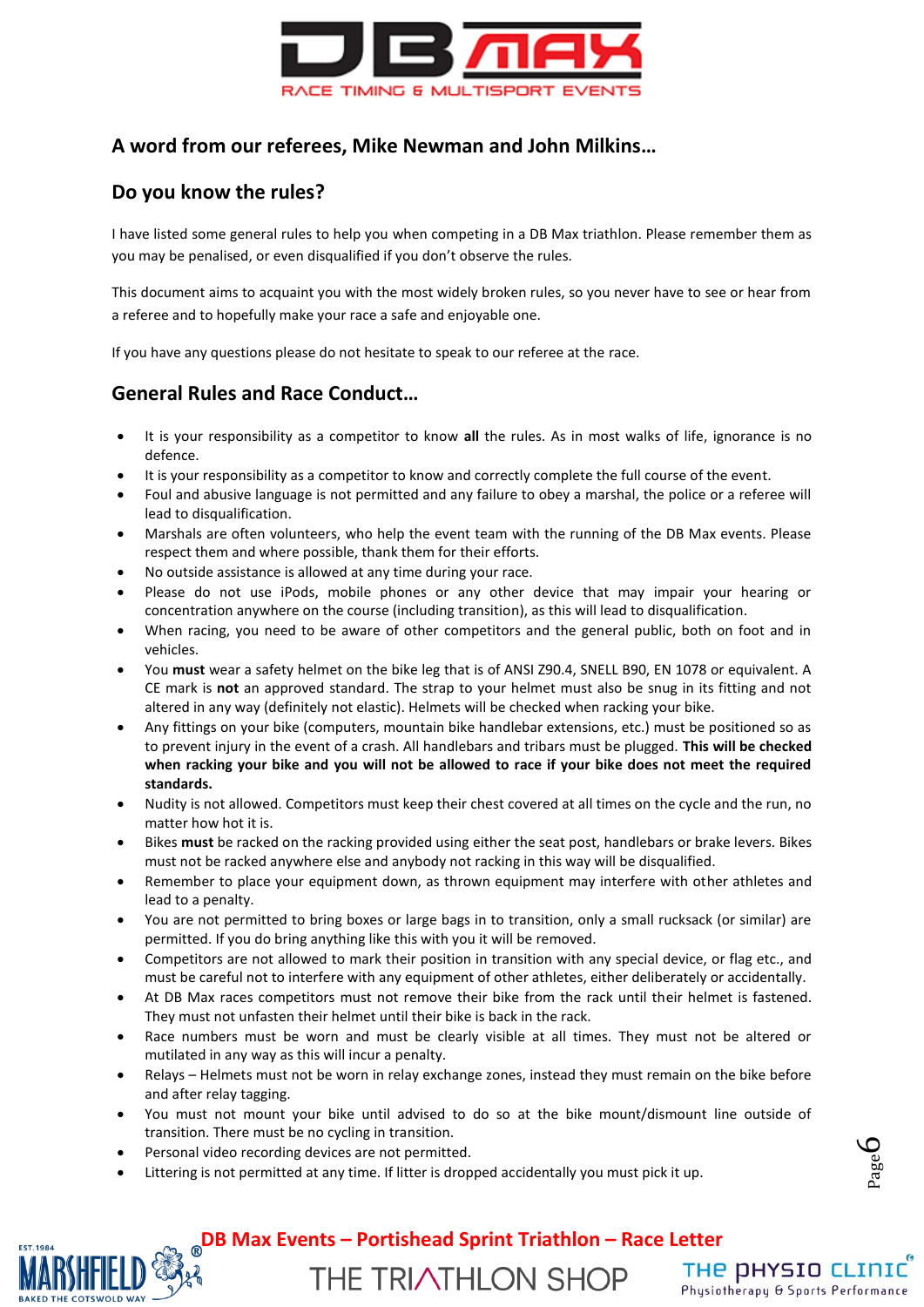

# **Drafting….**

- Triathlon is an individual sport, so in an age group triathlon, drafting (riding close to another cyclist) is forbidden. However, drafting is allowed in the run so if you must draft please do it then.
- The draft zone is an area extending from the front wheel of the leading bike to a point 10m behind it and 1.5m either side of the cyclists centre point. If you wish to overtake the cyclist in front, you have 20 seconds, which in basic terms means you have to be travelling 1mph faster than them to pass in the allotted time. If your front wheel is not passed their wheel in the allotted time you must drop back to 10m from their front wheel.
- If another rider overtakes you, it is your responsibility to drop back out of their draft zone.
- If a referee thinks you are drafting there is no appeal against the decision, so the rule of thumb is be squeaky clean. Drafting is cheating. If caught drafting once you will be penalised with a 2-minute penalty. If you get caught a second time you will be disqualified.



*As long as you read this and follow the advice given, you should always be on the right side of the rules at all DB Max races.*

*Remember, our referee will always be willing to answer any questions you may have.*

*Enjoy your race….!*

Page  $\overline{\phantom{a}}$ 



**DB Max Events – Portishead Sprint Triathlon – Race Letter**